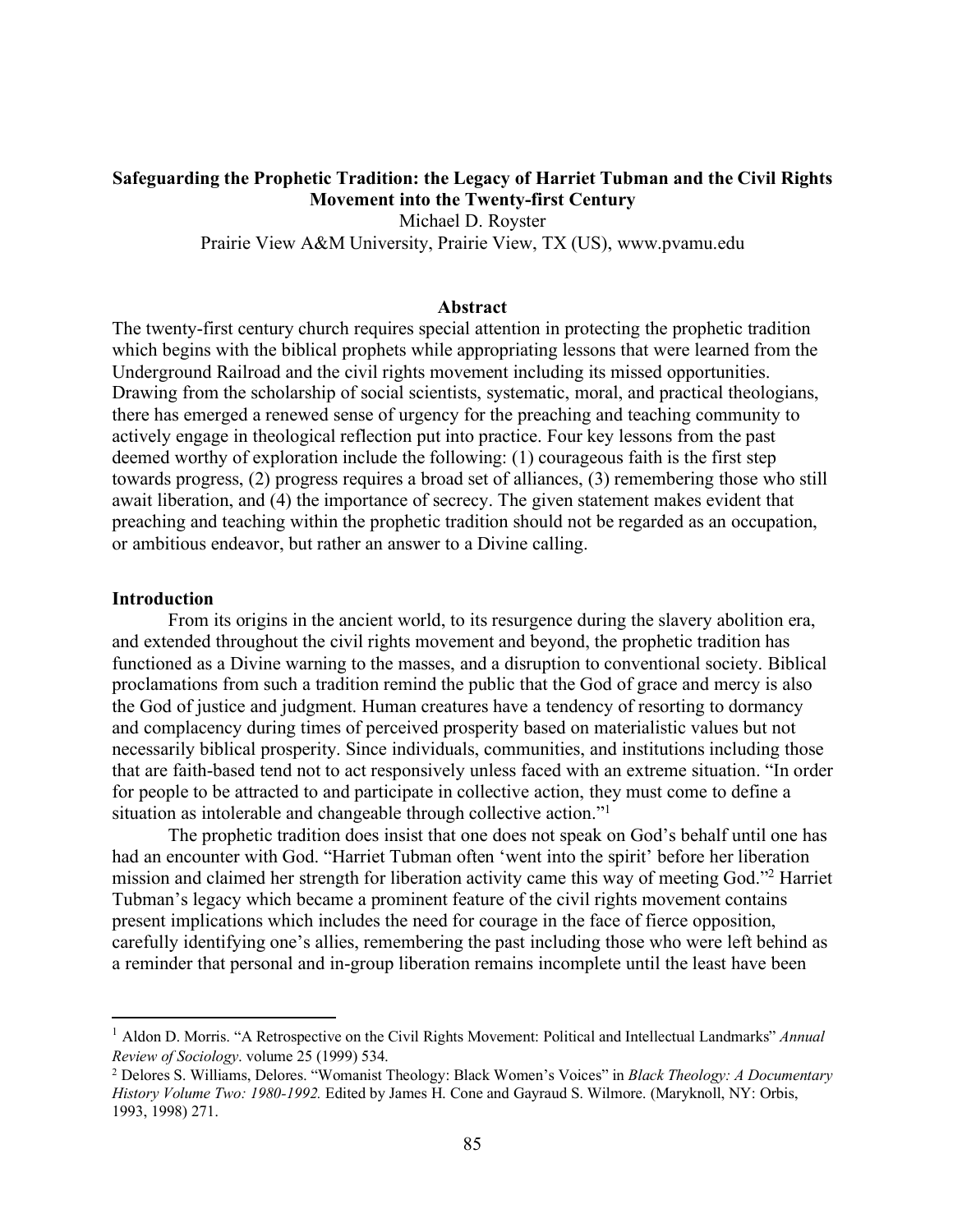liberated. The element of secrecy strengthens the bond between those seeking liberation, but also provide room for the oppressed to effectively maneuver through an oppressive condition.

 There lies a need for the prophetic tradition to remain safeguarded as the twenty-first century has its own challenges which include widespread poverty in the midst of affluence, global and domestic terrorism, an ecological crisis, widespread institutional corruption, the profaning of the sacred, and real threats to nullify legislative progress which benefitted racial minorities and the poor. Without adequate safeguards of the prophetic tradition, the true God will become replaced by the many false gods.

## **Courageous Faith**

 The plight of African Americans and other marginalized groups from the Underground Railroad to the civil rights movement and beyond has produced the universal lesson that progress requires an extraordinary amount of courage in the face of extreme opposition. As a virtue ethic between the extremes of rashness and cowardice, courage frequently accompanies antagonistic violence in the form of negative sanctions ranging from shaming, exclusion, deprivation, brutality, and death. Such forms of violence function as a means to deter progress and maintain an unjust status-quo. Whether within the context of social movements or microlevel ambitious endeavors for the sake of uplifting the individual, a community, or societal transformative actions, courageous faith does not guarantee success. The Underground Railroad, the civil rights movement, and present struggles for humane intergroup relations exemplifies modern era examples of biblical faith put into action through steadfast courageous action which suspends individual egoistic pursuits while abandoning some degree of security as an expression of love for others as self.

 The Underground Railroad in its entirety required enormous courage as its participants risked physical torture, floggings, and mutilations if caught in its attempt. The fugitive migrants travelled great distances by foot further intensives the risk involved in such an escape.

 The public display of courage in the face of danger which also included children playing a prominent role in the civil rights movement helped provide the needed inspiration for other marginal groups to engage in collective action for social progress. On many occasions a child's body functioned as a living sacrifice for the greater cause. "It was the civil rights movement that provided the model and impetus for social movements that exploded on the American scene."3 Such movements include the second wave of the women's movement and the migrant farm workers mobilization among other movements.

 Songs, liturgy, and especially preaching about faith places a tremendous gulf between the ideal and reality if such practices gloss over courage as one of faith's key elements. "Preachers need to play a role within the life of their congregation and their community similar to the role that such people as Amos, Jeremiah, and Micah played within the life of the nations of Israel and Judah."4

# **Alliance Formation**

l

 Alliance formation entails finding common interests beyond the confines of race, gender, and sectarian dissent. Interfaith alliance can allow room for disagreement about the

<sup>&</sup>lt;sup>3</sup> Morris. "A Retrospective on the Civil Rights Movement." 527

<sup>4</sup> Marvin A. McMickle. *Where Have All the Prophets Gone? Reclaiming Prophetic Preaching in America*. (Pilgrim Press: Cleveland, OH, 2006) 1.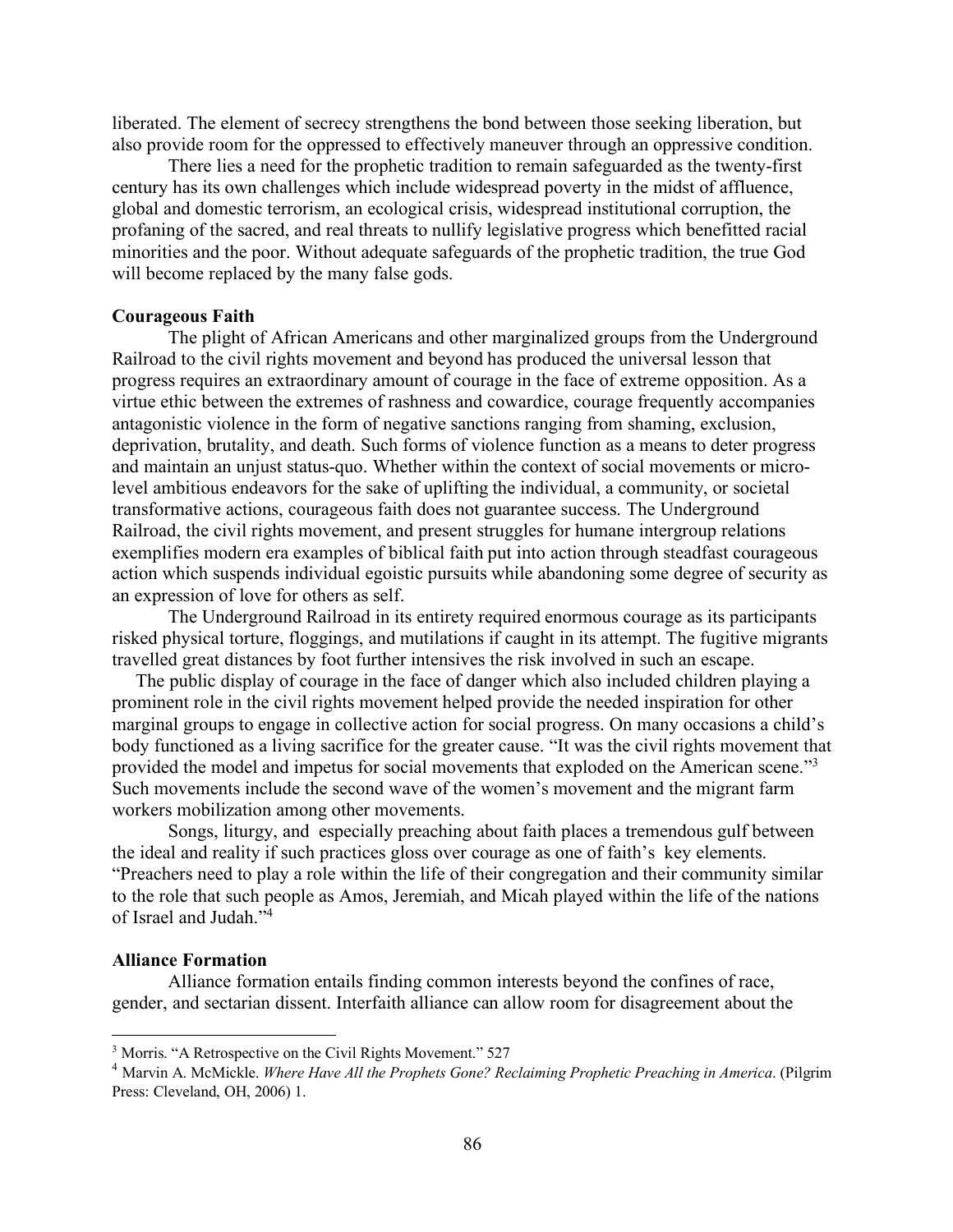theological understanding of the salvation and care of souls, but can find common ground on the issue of saving lives. Within the same religious tradition there lies factions and ideological contrasts which potentially poses challenges which in some cases do not exist in ecumenical and interfaith dialogues. Organizations such as the Southern Christian Leadership Conference (SCLC), Student Nonviolent Coordinating Committee (SNCC), and Congress of Racial Equality (CORE) are examples of how groups can diverge in purpose and approach yet support a common cause.

Organizations like the SCLC worked hard in churches to make political activism an expression of practical Christianity, but the fact that many ministries refused to become involved in supporting nonviolent protests for the cause of civil rights demonstrates that the translation of black Christianity through black churches into a nonviolent political movement was by no means automatic.<sup>5</sup>

 The Underground Railroad became possible through the formation of a carefully selected multiracial and multi-gender alliance system. Advocates for liberation cannot assume that common external characteristics automatically equates to partnership. Women were collectively excluded from the ranks of formal leaders in the civil rights movement, but nevertheless can be regarded as the most significant contributors to the movement. While even the more liberal male leaders of the given setting at best believed that women were capable but were "more naturally suited as support to her husband and as a mother to her children."6 However, women as "bridge leaders" lacked the platform of the male formal leaders, but were able to mobilize the constituents with great efficiency.

 The civil rights movement contained alliance challenges over the agenda and the role of women. According to Ronald L. Johnstone (1969), the struggle for alliance formation among African American clergy was based on their identity as either passive traditionalist, the gradualist moderate, or the aggressive militant. Although the three differed in their objectives and approaches toward liberation, all three have a relatively similar sense of dissatisfaction with the cumulative effects of oppressive conditions. Adherents to the prophetic tradition have historical been regarded as militants based on conventional standards who have been "inclined to display greater theological liberalism than their traditionalists or moderate counterparts."7 Contrary to revisionism accounts of Martin Luther King Jr, at one time he was considered at least on the edge of radicalism prior to the advent of the black power movement. The civil rights movement produced some degree of success by building a bridge between ideological purist who embraced pacifism without exceptions and those who were willing to use weapons as a means of self-defense. Because arm defense was used to protect nonviolent participants, "nonviolence and armed resistance are part of the same cloth; both are thoroughly woven into the fabric of black life and struggle."8

l

<sup>5</sup> Allison Calhoun-Brown. "Upon This Rock: The Black Church, Nonviolence, and the Civil Rights Movement" *PS; Political Science and Politics*. volume 33, issue 2 (2000) 171-172.

<sup>6</sup> Belinda Robnett. "African-American Women in the Civil Rights Movement, 1954-1965: Gender, Leadership, and Micromobilization" *American Journal of Sociology*. volume 101, issue 6 (1996) 1672.

<sup>7</sup> Ronald L. Johnstone. "Negro Preachers Take Sides" *Review of Religious Research*. volume 11, issue 3 (1969) 83.

<sup>8</sup> Charles E. Cobb. *This Nonviolent Stuff'll Get You Killed: How Guns Made the Civil Rights Movement Possible.* (New York, NY: Basic, 2014) 240.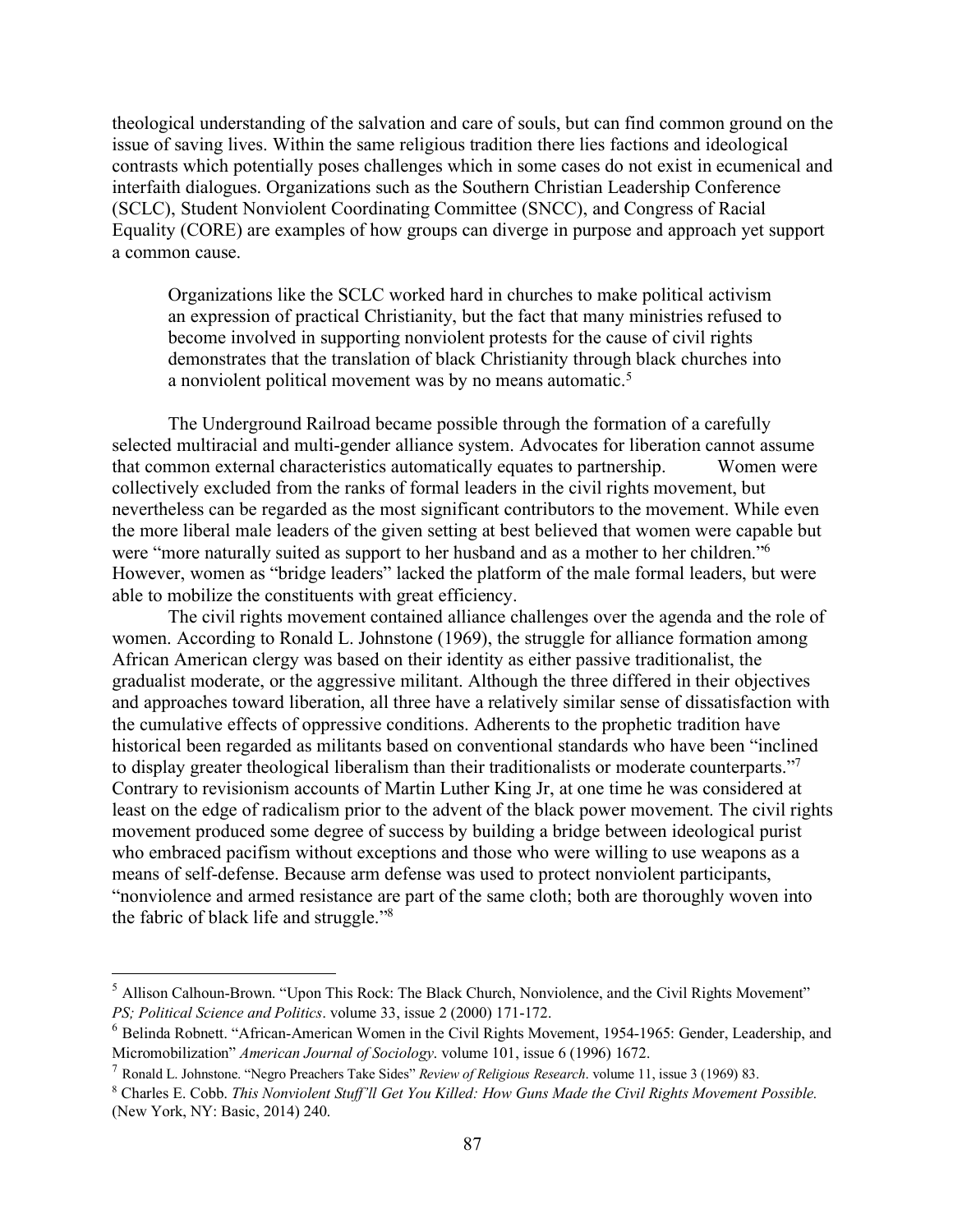The account of Judas Iscariot represents how one among the ranks of allies can not only waver, but resort to betrayal through persuasion. Through rational choice human creatures have historically yielded to alliance switching through economic rewards or social incentives. Furthermore, social pressure has a way to provoke people to act contrary to their beliefs.

### **Remembering the Least**

The Underground Railroad consisted of a network based on more than escaping from bondage to freedom, but also included remembering those who were left behind. Through memory, the individual becomes enabled to empathize with those of lesser fortune and pave the way for others to flee slavery. Harriet Tubman's legacy rests in the idea that she refused to settle with her own freedom and returned on countless occasions to slave sanctioned territory to assist others towards a path freedom. "The great strength of King was his ability to adapt old ideals to changing situations."9 In a similar manner preachers have been called to proclaim a biblical message from an ancient world to a present audience with the intent to transform some aspect of the given context. Remembering the least has been a continuous part of the prophetic tradition since the biblical prophets.

As early as Harriet Tubman, black people celebrated the work of those whom they interpreted as Moses figures. They vigilantly awaited the next as each one receded from the public scene. They claimed that God particularly endowed each for such a time in history.10

 Policy changes ranging from desegregation laws to the implementation of Affirmative Action provides evidence to the success of the Civil Rights Movement. "It culminated in the passage of the Civil Rights Act of 1964 and the Voting Rights Act of 1965, which substantially ended the codification of racism in the United States."<sup>11</sup> Such rights remain can become easily lost through complacent tendencies which fail to sustain the inspiration which initiating the collective behavior which led to the passage of such laws. Prophetic preaching has the potential to shape the cultural character towards collective values at least on a local level. A significant portion of the preaching ministry in the Evangelical and Mainline congregations focus on personal piety and individual wellness which in problematic only because "they lack the broader interest to change the historical circumstances of poverty, oppression, marginalization, and fear that grips the live of millions throughout this country, and the lives of billions around the world."<sup>12</sup>

### **Secrecy**

 $\overline{a}$ 

Secrecy has the ability to function as a powerful nonviolent means for achieving liberation because it allows the subjects to have knowledge that the enemy or oppressor cannot access. Secret knowledge combined with collective critical thinking within the context of selfdetermination and solidarity has empowered social movements to carry out change despite

<sup>9</sup> Steven F. Lawson. "Freedom Then, Freedom Now: The Historiography of the Civil Rights Movement" *The American Historical Review*. volume 96, issue 2 (1991) 462.

<sup>&</sup>lt;sup>10</sup> Herbert Robinson Marbury. *Pillars of Cloud and Fire: The Politics of Exodus in African American Biblical Interpretation.* (New York, NY: New York University Press, 2015) 124.

<sup>&</sup>lt;sup>11</sup> Calhoun-Brown. "Upon This Rock." 169.

<sup>12</sup> McMickle. *Where Have All the Prophets Gone?* 121.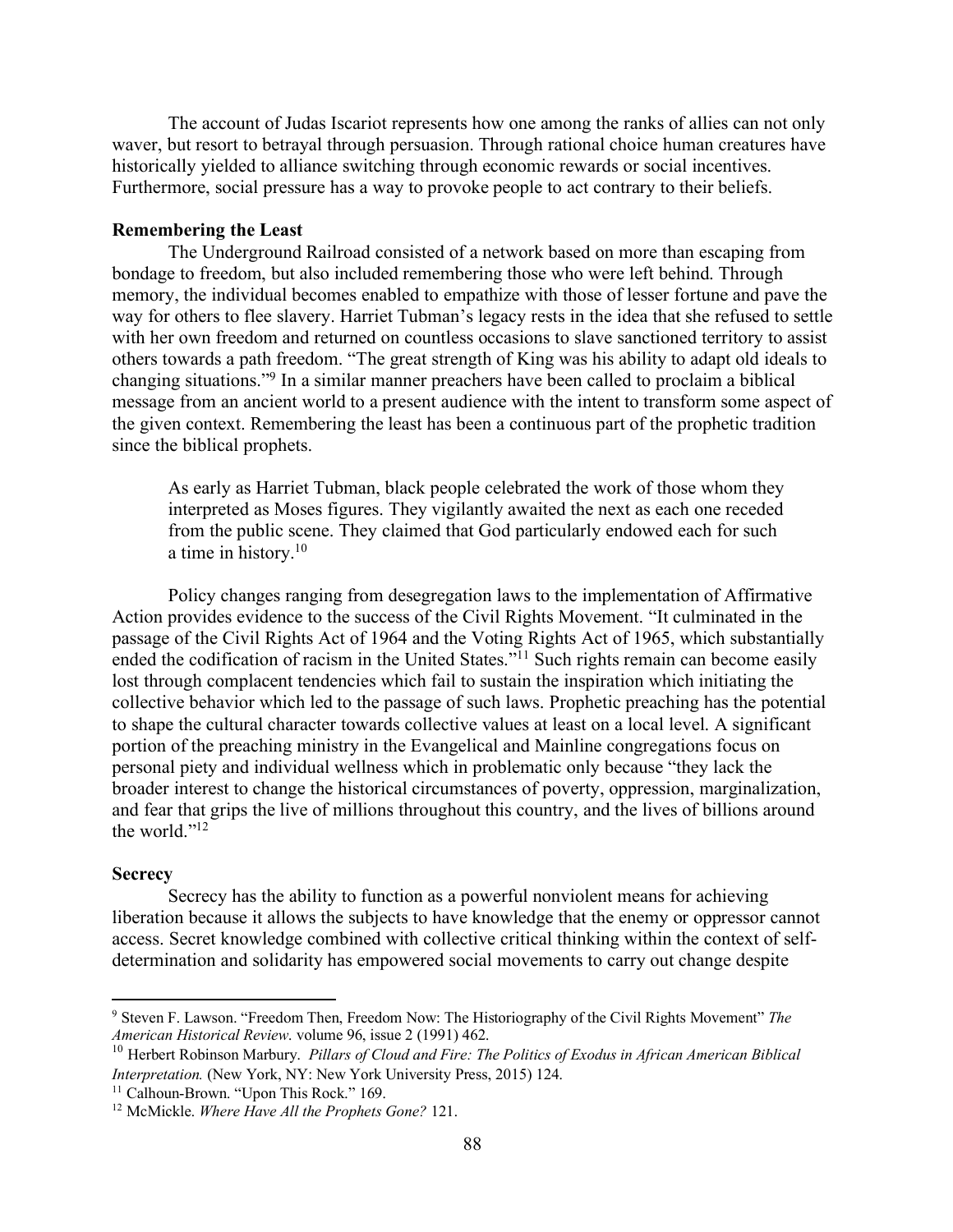resistance. The Underground Railroad and the safe houses along the way became possible due to the element of secrecy. One of the greatest lessons learned from the civil rights movement entails understanding the degree of difficulty in detecting outside infiltration within the secret network.

 As an iconic figure of the Civil Rights Movement, Martin Luther King Jr. acquired inspiration rooted in "the biblical Jesus and the black church."13 The biblical Jesus used the element of secrecy as part of his earthly mission and as a part of his self-disclosure through parables and instructions to others he had encountered. Furthermore, the black church in the U.S. emerged as a product for the need of secrecy. During the years of chattel slavery in the U.S., "the invisible institution" existed in response to the slave codes which forbade its subjects from unsupervised worship, therefore participants worshiped in secret to meet such spiritual needs.

### **Conclusion**

The twenty-first century preacher does have the Civil Rights Movement as a model to embrace or refute, and draw from the lessons learned. The biblical Jesus exemplified courageous faith, alliance formation, and the wisdom to determine that which should be kept secret while remembering a broken humanity in dire need. Second, the biblical Jesus was a political figure who devoted his earthly life in pursuit of social and economic justice for society's most fringed message. Likewise, the heart of the civil rights movement entailed an economic agenda with respect to employment, wages, housing policies, and political participatory rights as a means to preserve and protect individual, communal, and institutional resources. In order for the biblical Jesus to fulfill his Divine purpose as a human he had to persevere through torture while sentenced to death row through a public crucifixion as a spectacle event.

 Safeguarding the prophetic tradition requires the prophetic preacher to play a role in redirecting the ecclesial and political dialogue to matters of justice by providing an interpretive frame. For example, during the civil rights movement "the black church was able to mobilize people for nonviolent action because church membership provided individuals a frame for receiving the message and meaning of nonviolence."14 Prominent figures of the civil rights movement sought to broaden its coalition by framing the cause as moral rather than political, which was crucial in such a politically polarized context. The sit-ins with the goal of desegregation were framed as a struggle against a system rather than a group of people. "The fight was not against white people as such, but against injustice, oppression, and the absence of freedom and democracy."15

 Second, counter-frames have a way of altering public discourse. "According to Manning Marable, Hugh Murray and Gerald Horne, McCarthyism suppressed a nascent civil rights movement by destroying organizations like the Southern Conference for Human Welfare, the Southern Negro Youth Congress, the Progressive Party, and the Civil Rights Congress."16 As an emerging institution that has undergone democratic leveling, the mass media has become

 $\overline{a}$ 

<sup>&</sup>lt;sup>13</sup> Lawson. "Freedom Then, Freedom Now." 460.

<sup>&</sup>lt;sup>14</sup> Calhoun-Brown. "Upon This Rock." 172.

<sup>15</sup> Rufus Burrow. *A Child Shall Lead Them: Martin Luther King Jr., Young People and the Movement*. (Minneapolis, MN: Fortress Press, 2014) 81.

<sup>&</sup>lt;sup>16</sup> Adam Fairclough. "Historians and the Civil Rights Movement" *Journal of American Studies*. volume 24, issue 3 (1990) 389.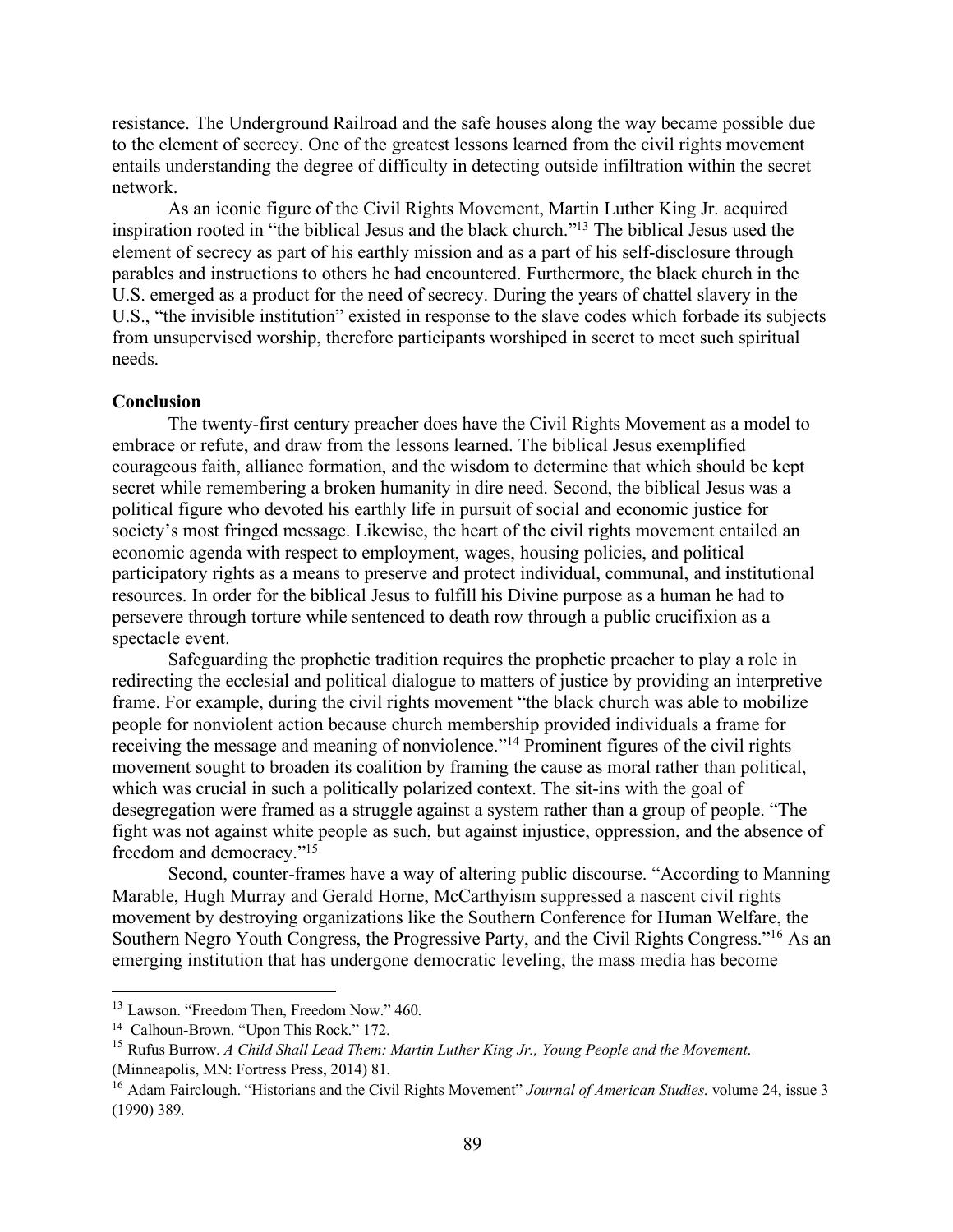empowered to deconstruct messages and movements. Prophetic preaching requires mindfulness of the potential for public scrutiny and the use of recorded sound-bites to alter the meaning as a means of broad emotional manipulation. Progressive leaning movements require clear and concrete objectives.

 Third, the preacher who fully immerses oneself in the prophet tradition can expect the inevitability of resentment and backlash. Conservative criticism entails the use of colorblind rhetoric that ignores the lingering effects past injustices, or make an appeal to personal responsibility while regarding institutional racism no longer exists due to the legal changes that made in the 1960s and early 1970s. Since the civil rights movement, racism has become increasingly broad and subtle through highway construction programs, regressive tax codes, and an emphasis on civil liberties at the expense of civil rights.17

 Fourth, there lies the potential for competing progressive groups to construct a wedge between potential allies with similar social, political, and economic interests. The end result of such division hinders group progress.

 Fifth and finally, in order for the preaching to be truly prophetic "equal attention must be given to the obvious, but overlooked, evils and injustices that occur within the preacher's own racial and/or ethnic community."18 The prophetic preacher does not function as a politician on a campaign trail who aims to maximize their appeal to constituents for votes, supports, endorsements, and contributions. Biblical prophets frequently engaged in the difficult task of addressing internal problems of idolatry and other forms of unrighteousness that has become deeply embedded into the fabric of their given society. The message of nonviolence and forgiveness did not resonate among a significant portion of the masses. Nevertheless, prophetic preaching comes with the willingness to stand alone if necessary and become part of the remnant with the responsibility to "stand up and speak out."<sup>19</sup>

#### **Bibliography**

Burrow, Rufus. *A Child Shall Lead Them: Martin Luther King Jr., Young People and the Movement*. Minneapolis, MN: Fortress Press, 2014.

Calhoun-Brown, Allison. "Upon This Rock: The Black Church, Nonviolence, and the Civil Rights Movement" *PS; Political Science and Politics*. volume 33, issue 2 (2000): 168-174. Cobb, Charles E. *This Nonviolent Stuff'll Get You Killed: How Guns Made the Civil Rights Movement Possible.* New York, NY: Basic, 2014.

Fairclough, Adam. "Historians and the Civil Rights Movement" *Journal of American Studies*. (volume 24, issue 3 (1990): 387-398.

Hall, Jacquelyn Dowd. "The Long Civil Rights Movement and the Political Uses of the Past" *The Journal of American History*. volume 91, issue 4 (2005): 1233-1263.

Johnstone, Ronald L. "Negro Preachers Take Sides" *Review of Religious Research*. volume 11, issue 3 (1969): 81-89.

Lawson, Steven F. "Freedom Then, Freedom Now: The Historiography of the Civil Rights Movement" *The American Historical Review*. volume 96, issue 2 (1991): 456-471.

l

<sup>17</sup> Jacquelyn Dowd Hall. "The Long Civil Rights Movement and the Political Uses of the Past" *The Journal of American History*. volume 91, issue 4 (2005) 1242.

<sup>18</sup> McMickle. *Where Have All the Prophets Gone?* 18.

<sup>19</sup> Ibid. 124.